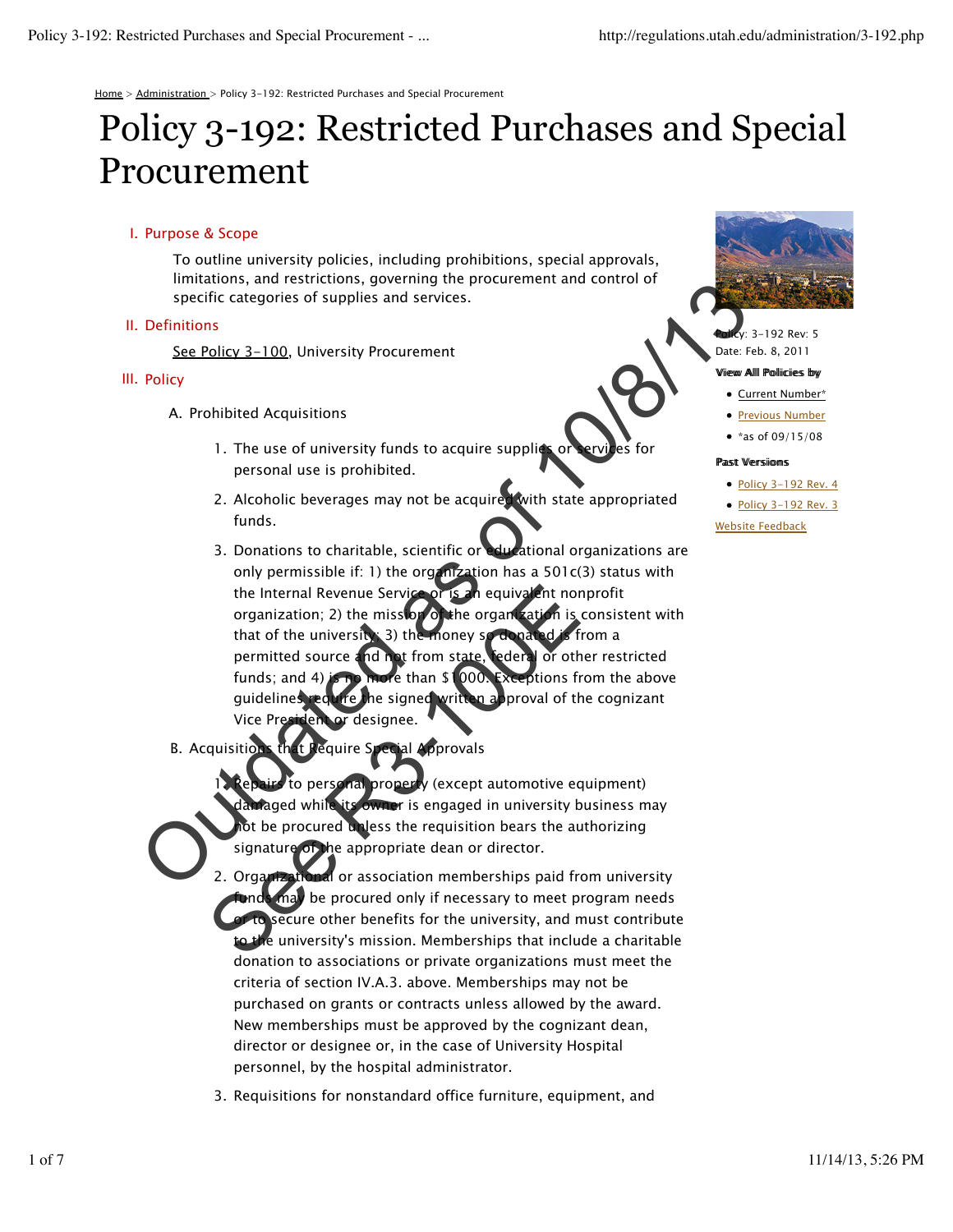3.

accessories require the authorizing signature of the cognizant vice president, or of the vice president for administrative services or his/her designee. (See Policy 3-100, Section II.V.)

- Coin-operated vending equipment, including washers, dryers, 4. stamp-dispensing machines, food and beverage dispensers, etc., may be acquired or installed only with the prior written approval of the director for Auxiliary Services or his/her designee.
- Motor vehicles may be acquired for departmental use, and may be 5. licensed and maintained, only with the approval of the director of the Motor Pool and subject to the restrictions of Policy 3-215, University Motor Vehicles.
- 6. Printing, Duplicating, and Digital Printing/Copying Equipment
	- a. Printing equipment may be acquired for use by departments other than Publications and Printing Services only prior written approvals required by Section IV.A. of Policy 3-112, Campus Printing Policy.
- b. The acquisition of duplicating and digital printing/copying equipment must be in conformity with section IV.B of Policy 3-112, Campus Printing Policy. Procurement & Supply Management (Procurement) may request an evaluation by Printing Services of a proposed acquisition of duplicating or digital printing/copying equipment before processing the requisition. The area and manufactor of the approval of the director of the director of the director of the director of the control of the control of the control of the control of the control of the control of the control of the contro
	- c. Questions regarding these Procedures should be addressed to the Vice President of Administrative Services.
	- C. Acquisitions Funded by Research Grants and Contracts
- Hing for expenditures, to be funded by grants or wipment or remodeling of facilities are  $\mathcal S$  Contract Accounting to determine e proposed procurement under the terms of rant or col 1. Reguisi**ti** digital printing/copying equipment before p<br>requisition.<br>C. Questions regarding these Procedures shoul<br>to the Vice Testlent of Administratic Service<br>quisitions Funded by Research Grant and contracts<br>1. Requisitions alling

equisitions calling for capital equipment not specifically authorized by the grant or contract will not be processed until **p**btained from the granting agency. 2.

A requisition for capital equipment will not be processed if the requisition is dated 30 days or less prior to the project ending date, unless the requisition is accompanied by documentation, approved by the vice president for research, or his/her designee, demonstrating that acquisition of such equipment is necessary to achieve the objectives of the contract or grant.

A requisition for either supplies or equipment will not be 4. processed if it appears probable that the requisitioned items will not be received by the university within a reasonable period of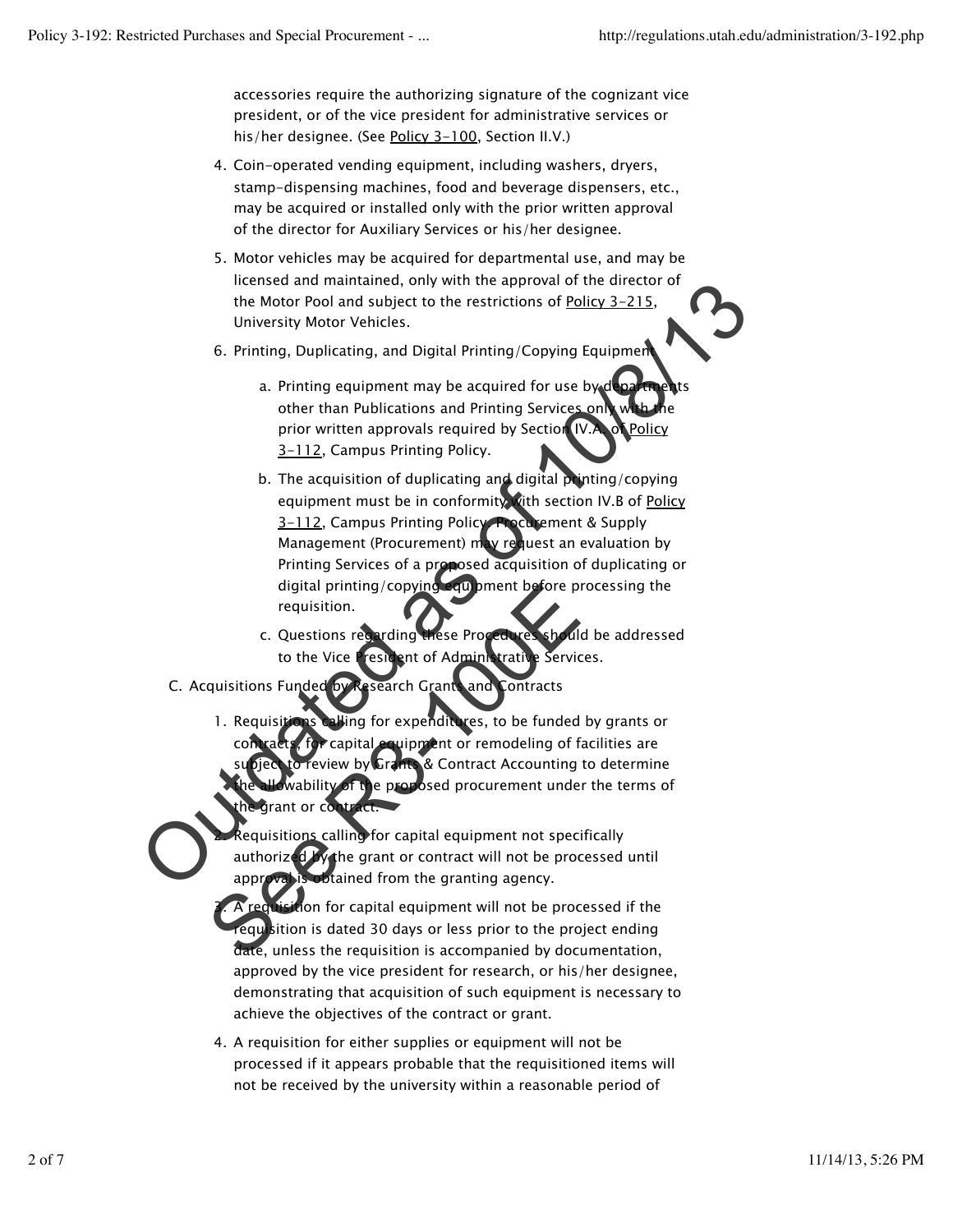time prior to the project ending date.

- All federally funded purchases must comply with applicable 5. federal procurement Procedures, regulations, terms and conditions. Purchases based on single price quotations must meet price reasonableness/cost analysis criteria prior to award. Questions regarding these regulations should be directed to Procurement.
- 6. Alcoholic Beverages may not be acquired with grant and contract funds unless allowed by the award.
- Memberships in organizations and associations as defined in 7. Section IV.B.2. may not be purchased with grant and contract funds unless allowed by the award
- D. Acquisitions Subject to Special Limitations or Procedures
	- 1. Narcotics and Controlled Substances
		- a. Requisitions for narcotics and controlled substances must be accompanied by a properly completed Drug Enforcement Administration order form (DEA form 222C).
		- b. Individuals using form DEA 222C must be registered with the State of Utah Department of Business Regulations and with the U.S. Drug Enforcement Administration.
		- arding the purchase of controlled substances may be obtained from Procurement. c. Further information
	- 2. Tax-Free Alcohol

c.

ion of tax-free alcohol must be requested on a form available from Procurement. a.

ee Alcohol Report must be kept current by each using tax-free alcohol. With each usage of hol, the quantity issued, user's name, and Ind shall be indicated on the Tax-Free Alcohol ring the record into balance with existing stock. the existing supply of alcohol reaches the appropriate point, additional alcohol may be reordered by g the completed Tax-Free Alcohol Report to turement. b. The Summarian of the Maria Control of the Marine Street and Control of the State of Utraching the record into the State of Utraching Subject to Special Limitations or Procedures<br>
1. Narcotics and Controlled Substances<br>
2. C. Further information coarding the purchase<br>substances may be oftened from Foorneme<br>2. Tax-Free Alcohol<br>a. Acquisition of tax-free alcohol Tust be requested<br>from a altable from<br>the pax-free Alcohol Report must be kept com

The university permit to use tax-free alcohol currently limits such use to the following purposes:

- i. preserving specimens
- ii. experimental, research, and laboratory work for scientific purposes.
- iii. The preparation of laboratory and medical solutions
- iv. Hospital chemical use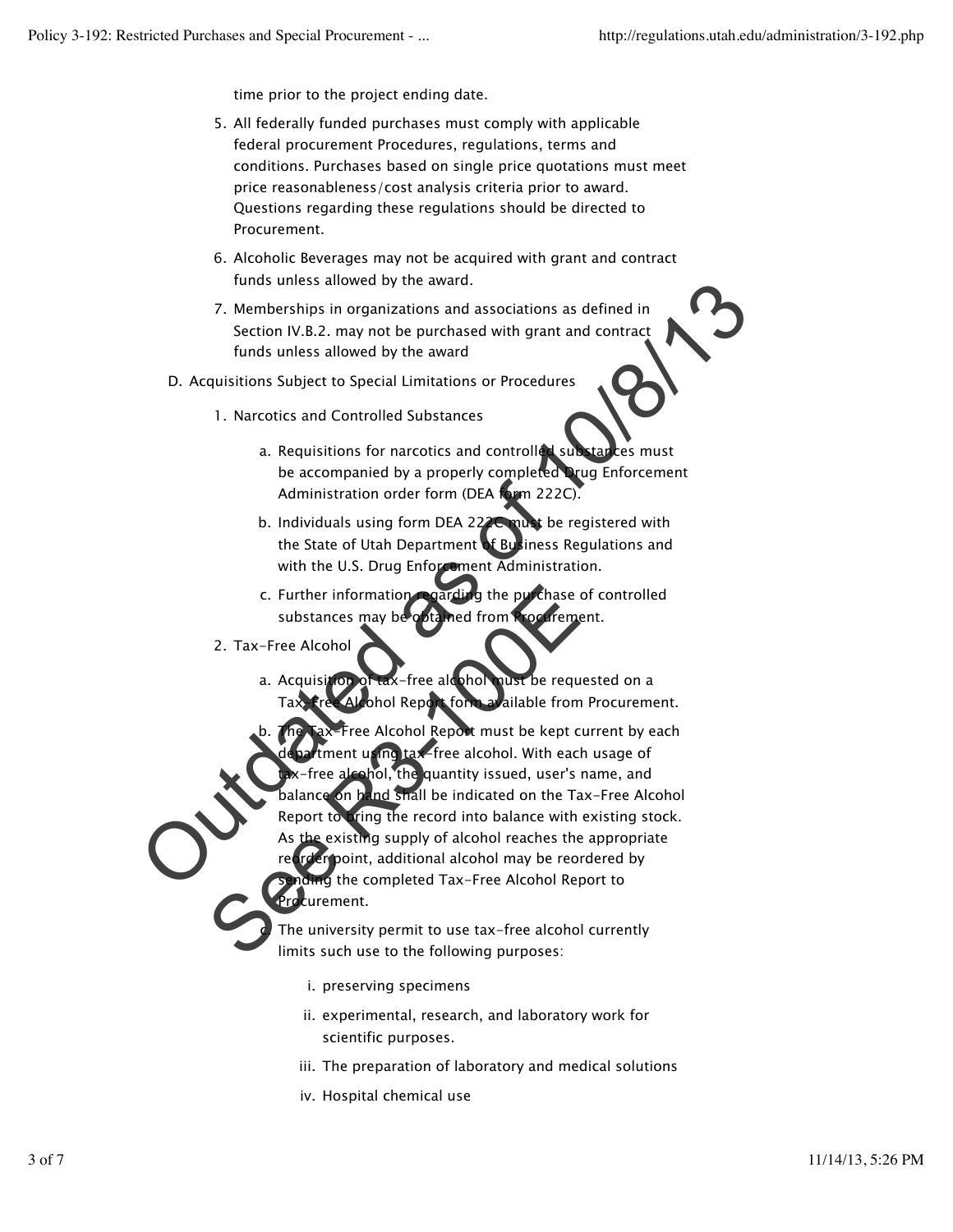- v. Medical treatment of patients
- vi. Compounding medicines for use of patients in the hospital
- The use of tax-free alcohol for purposes other than those d. defined in paragraph (c) is prohibited, and violation is subject to federal law. Departments requiring tax-free alcohol for use other than authorized above should contact Procurement.
- Department alcohol records and alcohol on hand are e. subject to federal audit by the Internal Revenue Service.
- 3. Import Items

4.

- a. Import items may be procured through a standard university requisition form.
- b. Most foreign purchases are subject to customs clearance and possible duty charges. The university has engaged the services of a professional customs broker to provide assistance in clearing foreign shipments. All correspondence or contact with this broker must be made through Procurement.
- c. All matters pertaining to customs are handled by Procurement. All documents concerning foreign orders (customs declarations, customs invoices, shipping papers, shipping notices, etc.) must be forwarded to Procurement.
- requisitioning import items should include estimated customs duties and freight charges in estimating uisitioned. Exact customs duties on  $ems$  cannot be determined until the items have Information relating to customs and res applicable to customs clearance may be Procurement. d. Department e. Department alcohol records and alcohol on hand are<br>subject to federal audit by the internal Revenue Service.<br>3. Import Items may be procured through a standar<br>university requisition form.<br>b. Most foreign purchases are s Procurement. All documents concerning fore<br>
(customs declarations) ustoms involces shi<br>
shipping notices, etc. Thust be forwarded<br>
d. Department requisitioning imsort it ims she<br>
estimated as estimated in the state of the
	- Some research grants and contracts prohibit the purchase import items. Before submitting a requisition for imported items, the department should determine that no  $s$ triction is found in any grant or contract to which cost of acquisition is to be charged in whole or in part. e.
	- active Materials and Radiation-Generating Equipment
		- a. Radioactive material and radiation-generating equipment must be requisitioned with the standard university requisition form.
		- b. Requisitions for these purchases require prior approval from the director of Radiological Health. A request for such approval will be initiated by the department requesting the materials or equipment. Procurement will confirm approval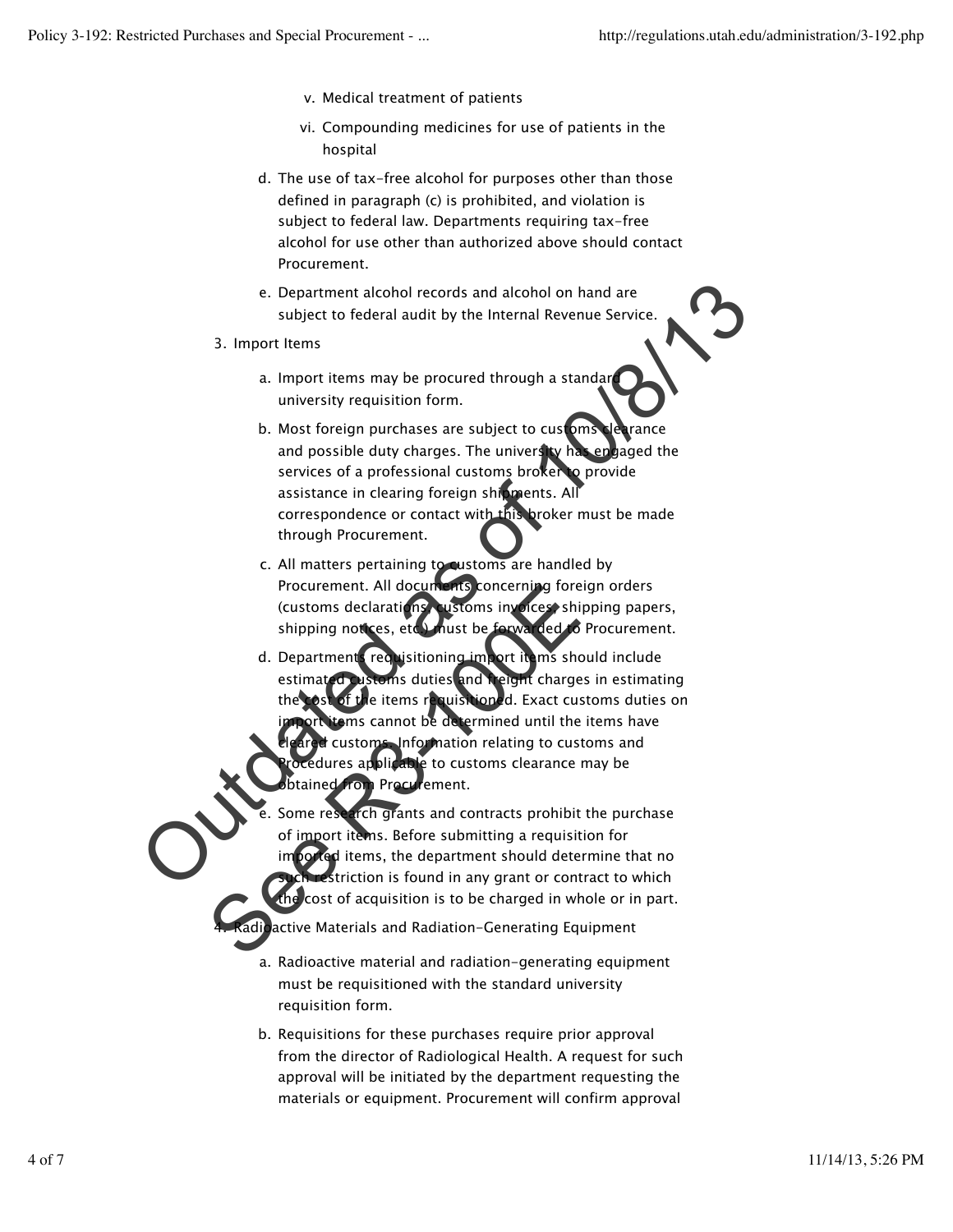from Radiological Health's Authorized Users List.

- Whenever required, applications for licenses or other c. approval forms from the Department of Energy (DOE) will be initiated and processed by the director of Radiological Health.
- d. Questions regarding licensing requirements relating to radioactive materials, should be directed to the director of Radiological Health.
- 5. Research Animals and Birds
- a. Requisitions for the purchase of research animals require the approval of Animal Resources. The requisition and Animal Request Form sent to Animal Resources for approval. The Animal Request Form can be obtain the Animal Resources Department. S. Research Animals and Birds<br>
a. Requisitions for the purchase of research animals required<br>
the approval of Animal Resources. The requisition and<br>
Animal Request Form sent to Animal Resources for<br>
approval. The Animal Re
	- b. Select species of research birds and animals require written certification of disease-free status on import into the State of Utah. The director of the Animal Resources is responsible to perform this inspection and furnish such certification to the State of Utah Division of Wildlife Resources.
	- c. Questions regarding this Procedure should be directed to the Animal Resources Department.
	- 6. Compressed Gasses
		- a. Bottled gases are restricted due to the compressed nature of the cylinder. This restriction covers small disposable as well as  $\text{large}$  metal cylinders.
		- and gas mixtures may be ordered through ores on a campus order form. All other gasses oe requisitioned with the standard university b. Com
		- form so cylinder demurrage and delivery can be arranged.

#### ecruitment Advertising 7.

- **If** for advertising funds for recruitment of full time id faculty positions must be requisitioned with the  $d$ dard university requisition form. Staff position requisitions should reference the Human Resources Specialist name, Job number, and placement information. Faculty recruitment requisitions require a Vice President's signature. Questions regarding this Procedure should be directed to Procurement. a. 6. Compressed Gasses<br>
a. Bottled gases are restricted during to the comp<br>
of the cylinder. This restriction overy small<br>
well as an ametal cylinder s.<br>
b. Comparisons and gas mixtures may be order<br>
for all stores on a camp
- E. Acquisition of Government Property
	- 1. Surplus University Property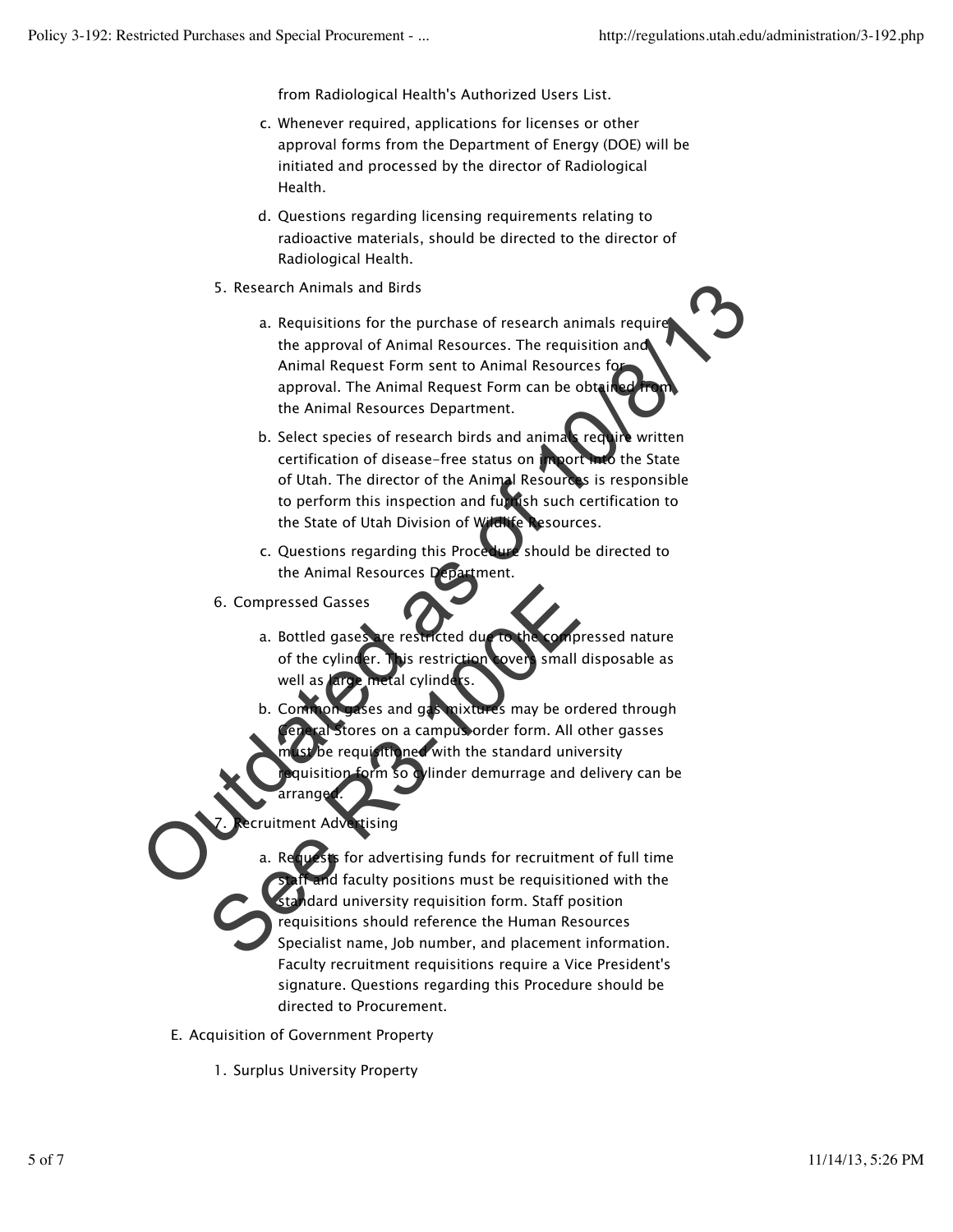- a. Surplus university property is available through the University Surplus and Salvage Department. (see Policy 3-040)
- b. Information regarding the availability of surplus property may be obtained from the Surplus and Salvage Department.
- 2. Excess Federal Property
	- a. Excess federal government property may be available at little or no cost for use on federal government contracts or grants. Information regarding such items may be obtained from the Surplus and Salvage Department.
	- b. Excess federal property may be requisitioned with the standard university requisition form.
- 3. General Services Administration (GSA) Purchasing
	- a. In requesting the purchase of supplies or equipment from the General Services Administration, it is the responsibility of the requisitioning department to identify the requisition as eligible for GSA procurement.
- b. The appropriate contract number and clause enabling such acquisition must be listed on the requisition. All product identification numbers or stock numbers from the federal supply catalog must be identified on the requisition. Finde or no cost for use on teneral government contracts of<br>grants. Information regarding such items may be obtained<br>from the Surplus and Salvage Department.<br>
b. Excess federal property may be requisitioned with the<br>standa
	- F. Rules, Procedures, Guidelines, Forms, and other related resources
		- A. Rules [reserved]
		- B. Procedures [re
		- C. Guidelines
		- D. Forms
		- E. Other related resource materials [reserved]
	- G. References

031, Recruitment and Entertainment Expense supply catalog must be identified on the req<br>
les, Procedures, Guidelines, Form, and other related<br>
Rules [reserved]<br>
Cuidelines [reserved]<br>
Cuidelines [reserved]<br>
Forms Mase ed]<br>
Cuidelines [reserved]<br>
Forms Mase ed]<br>
Cui

- Reimbursement Policy
	- operty Accounting

**University Procurement** 

-112, Campus Printing Policy

Policy 3-215, University Motor Vehicles

H. Contacts

Acting as the Policy Owner, the Office of the Director of Procurement & Supply Management is responsible for answering questions and providing information regarding the application of this policy. Acting as the Policy Officer, the Office of the Vice President for Administrative Services is responsible for representing the University's interests in enforcing this policy and authorizing any allowable